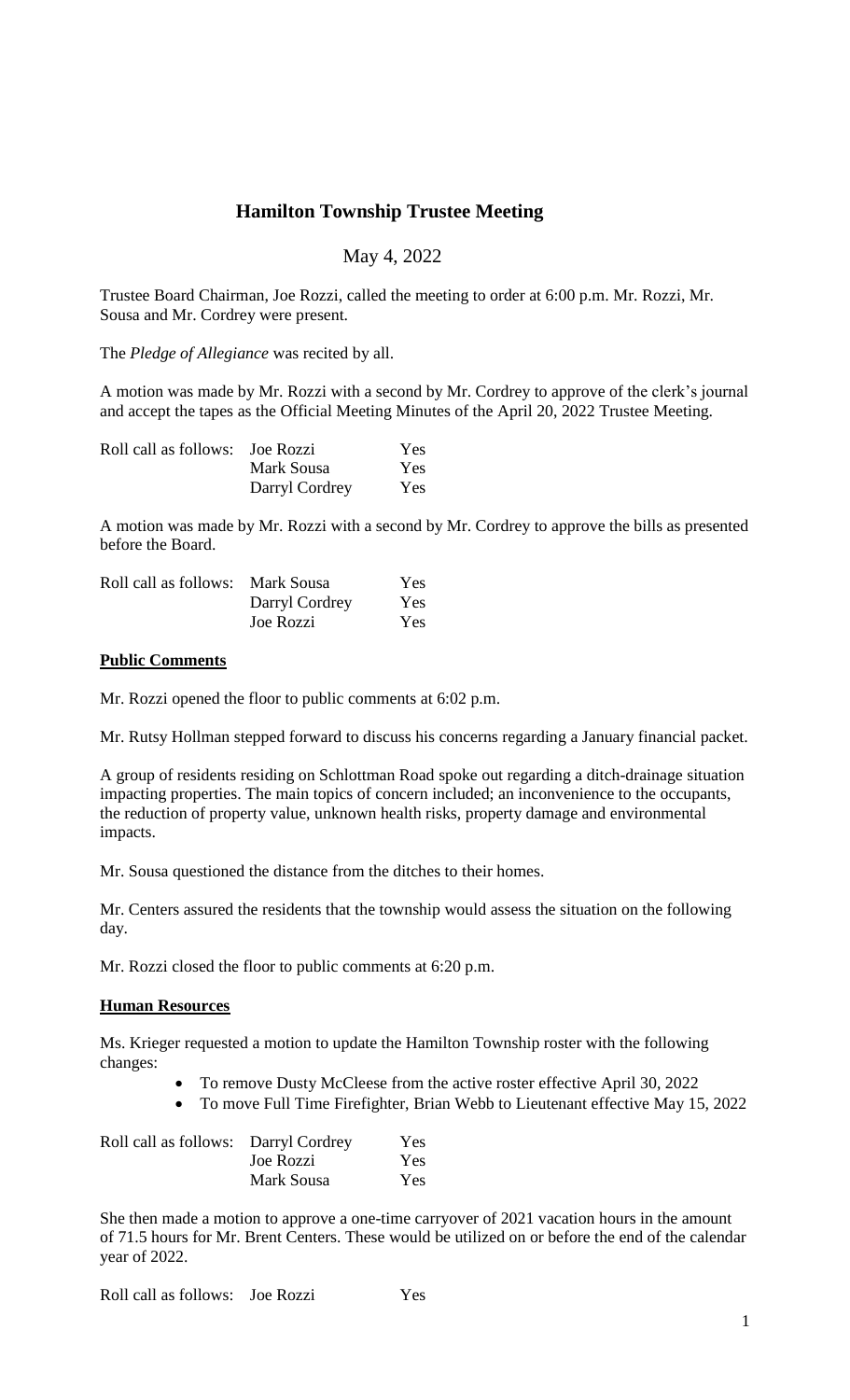| Mark Sousa     | Yes |
|----------------|-----|
| Darryl Cordrey | Yes |

Finally, Ms. Krieger requested a motion to approve the updated contract for the Chief of Police, Mr. Scott Hughes effective May 15, 2022.

| Roll call as follows: Mark Sousa |                | Yes |
|----------------------------------|----------------|-----|
|                                  | Darryl Cordrey | Yes |
|                                  | Joe Rozzi      | Yes |

#### **Work Session**

-To enter into a Fishing Agreement with Ohio Department of Natural Resources (ODNR) Wildlife Division for Mounts Park.

Mr. Centers simplified the details regarding the contract. He explained that the agreement would allow ODNR to enforce park rules, patrol parks, fish survey for catch and remove and additionally would stock the pond with rainbow trout. He indicated the agreement was at no cost to the township, but stipulated the park must continue to be a "free" no-charge admittance establishment. Mr. Centers noted the township's police department would welcome the partnership.

At that point, Officer Scott, State Wildlife Officer, and a fish biologist came forward to further explain the agreement. Officer Scott indicated the agreement would allow him to patrol the property to enforce fishing and litter regulations. Mr. Scott noted it would also allow additional free fishing opportunities to the residents within the township (provided a fishing license was issued to each fisherman/fisherwoman).

Mr. Cordrey inquired if they would be an additional supplement to the police department in which Officer Scott responded affirmatively.

Mr. Sousa questioned the process of obtaining a fishing license and the frequency of patrolling.

Officer Scott replied that the licenses were for any individual over the age 16. The cost would be \$25 and it would be valid for one year after purchase. He indicated the patrolling would vary each week but at he speculated that he would be visiting the park at least once per week.

Mr. Sousa then asked about the timing of the studies performed.

The fish biologist responded that by late summer studies could be conducted and results would be accessible by winter. Additionally, he elaborated on the fish stocking process, stating the fish would be stocked in early spring.

Mr. Sousa questioned the trends of compliance in the fishermen/fisherwomen based on their previous experience.

Thankfully, Officer Scott affirmed that the majority of the individuals were obedient to the fishing/park regulations. He said generally it was a matter of educating the residents on the guidelines.

Police Chief Hughes voiced his support of the proposed partnership.

A motion was made by Mr. Rozzi with a second by Mr. Cordrey to enter into the fishing agreement with ODNR Wildlife Division for Mounts Park.

| Roll call as follows: Darryl Cordrey |            | Yes        |
|--------------------------------------|------------|------------|
|                                      | Joe Rozzi  | <b>Yes</b> |
|                                      | Mark Sousa | <b>Yes</b> |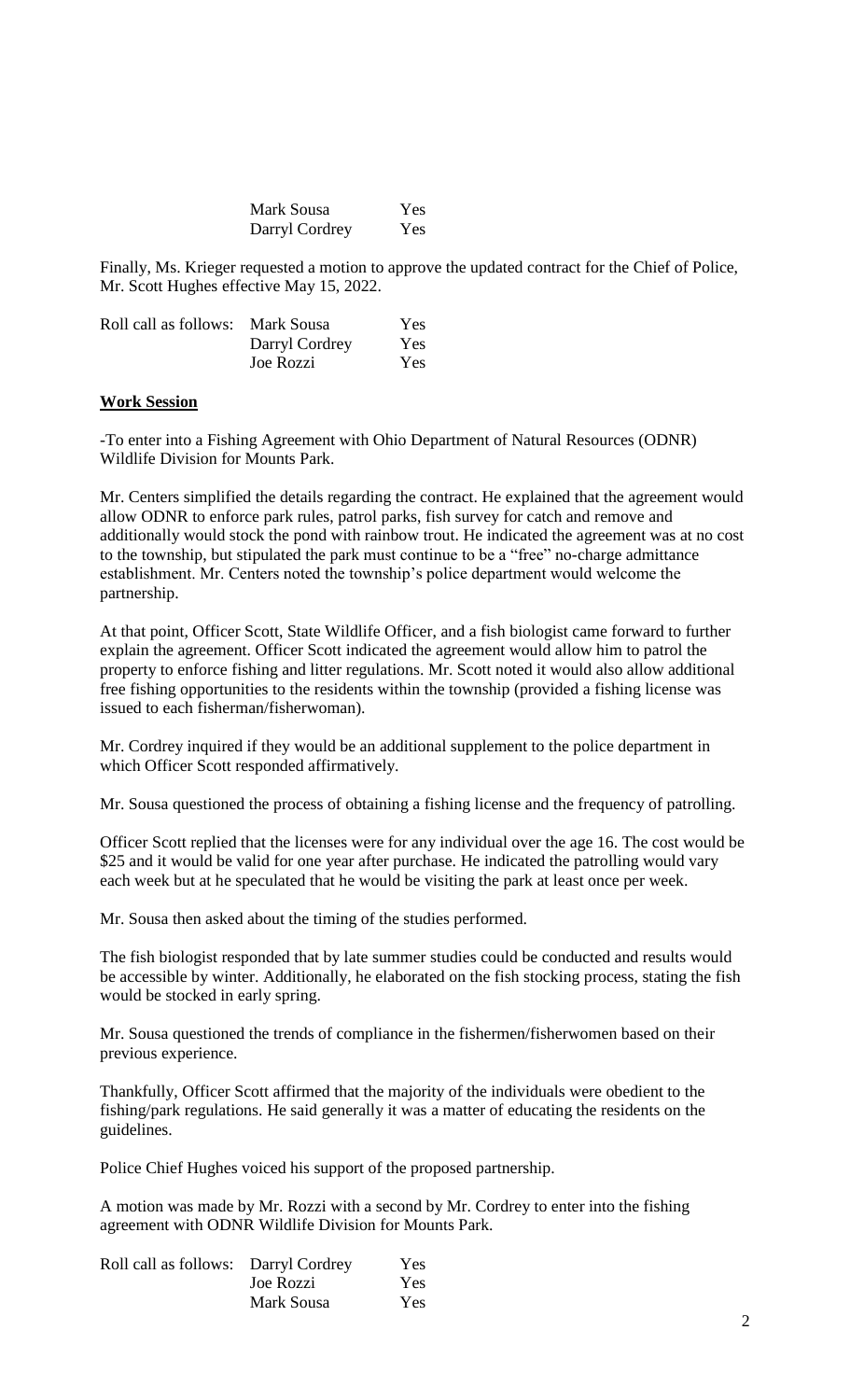## **New Business**

-Motion: To enter into contract with Bill Barnhill for Lease Agreement at Testerman Park

Mr. Centers expounded on this proposed contract by noting Mr. Barnhill wanted to shorten his previous contract from two years to one year with a simplified payment structure.

A motion was made by Mr. Rozzi with a second by Mr. Cordrey to enter into contract with Bill Barnhill for Lease Agreement at Testerman Park.

| Roll call as follows: Joe Rozzi |                | Yes.       |
|---------------------------------|----------------|------------|
|                                 | Mark Sousa     | <b>Yes</b> |
|                                 | Darryl Cordrey | Yes.       |

-Resolution 22-0504: Villages of Classicway Zoning Codification

Mr. Centers indicated this was passed back in January and this was the memorialization in writing.

A motion was made by Mr. Rozzi with a second by Mr. Cordrey to accept Resolution 22-0504 concerning Villages of Classicway.

| Roll call as follows: Mark Sousa |                | Yes |
|----------------------------------|----------------|-----|
|                                  | Darryl Cordrey | Yes |
|                                  | Joe Rozzi      | Yes |

-Resolution 22-0504A: Annual Lighting District Appropriation

A motion was made by Mr. Rozzi with a second by Mr. Cordrey to accept Resolution 22-0504A authorizing a special assessment in certain lighting districts.

| Roll call as follows: Darryl Cordrey |            | <b>Yes</b> |
|--------------------------------------|------------|------------|
|                                      | Joe Rozzi  | <b>Yes</b> |
|                                      | Mark Sousa | <b>Yes</b> |

-Resolution 22-0504B: Appropriation Increase (Public Works Department)

Mr. Centers stated this appropriation encompassed the required radio upgrades that was previously discussed in the past meetings.

Mr. Rozzi made a motion with a second by Mr. Cordrey to accept Resolution 22-0504B authorizing an approved increase in appropriations in the permissive motor vehicle license tax fund to reconcile budgets in the calendar year 2022.

| Roll call as follows: Joe Rozzi |                | Yes. |
|---------------------------------|----------------|------|
|                                 | Mark Sousa     | Yes. |
|                                 | Darryl Cordrey | Yes. |

-Resolution 22-0504C: Appropriation Increase (Public Works Department)

Mr. Centers informed the board that this road levy fund was an attempt to zero-out the road resurfacing fund. This would be used for culvert pipes, guard rails, inlet repairs and patching.

Mr. Sousa asked how many lane miles would be resurfaced.

Mr. Hickey replied it would be seven or eight lane miles.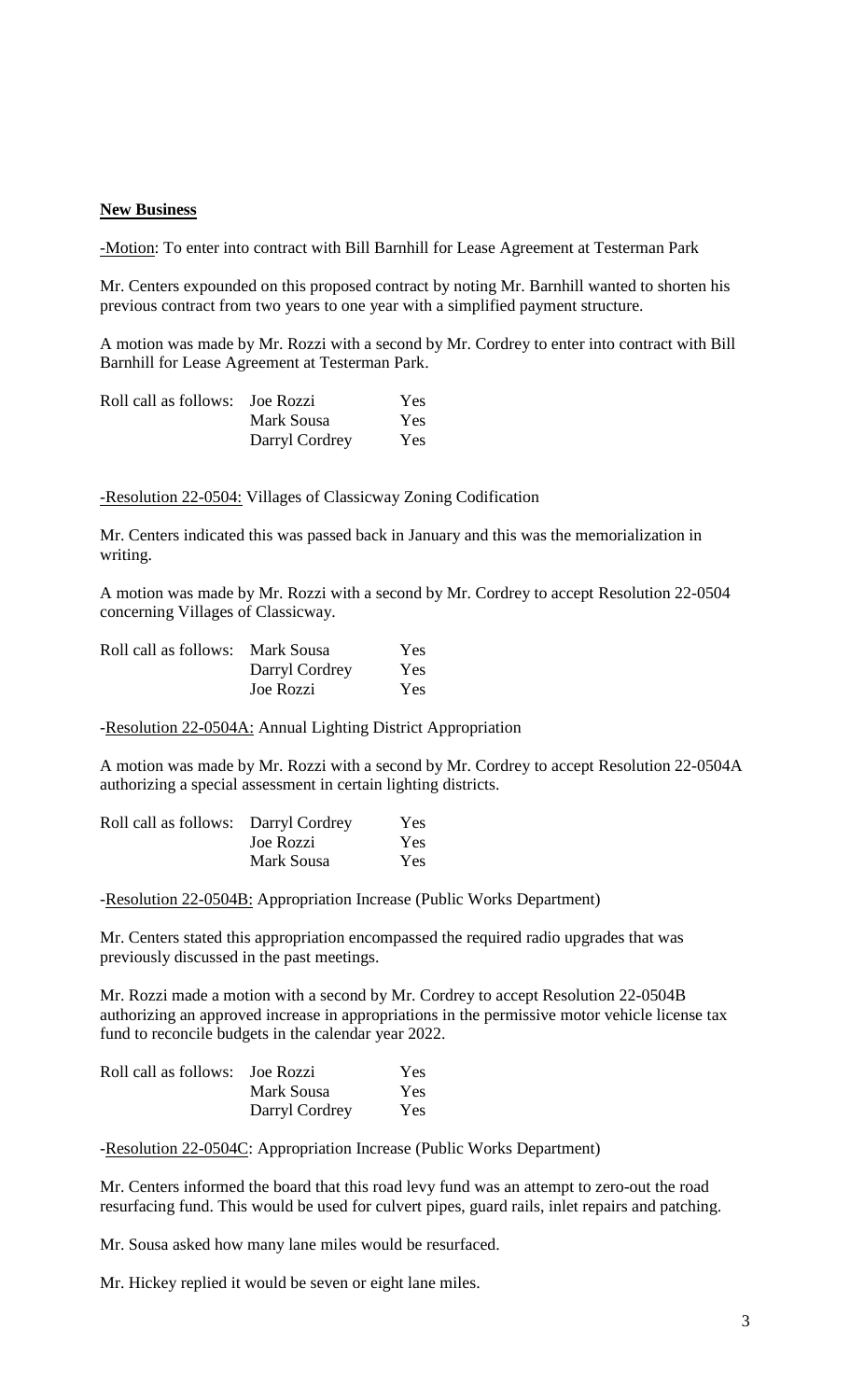A motion was made by Mr. Rozzi with a second by Mr. Cordrey to accept Resolution 22-0504C to authorize approval of an increase in road levy funds to reconcile budgets for calendar year 2022.

| Roll call as follows: Mark Sousa |                | Yes |
|----------------------------------|----------------|-----|
|                                  | Darryl Cordrey | Yes |
|                                  | Joe Rozzi      | Yes |

## **Administrator's Report**

Mr. Centers brought up the mosque on Route 48 (a topic previously mentioned in prior meetings). The board had requested a traffic impact study to be performed at Schlottman and Route 48. In doing so, Mr. Centers stated that Ohio Department of Transportation (ODOT) would not perform the study because it was not within the scope; unless the developer or township paid for it outright. After hearing that, Mr. Centers reached out to the county to see if an assessment could be completed on Schlottman Road. He indicated they would consider performing the study, however, they could not survey the intersection because that would be under ODOT's jurisdiction. He requested a broad price range. ODOT indicated the cost would be approximately \$10,000 to \$15,000 if the township wanted to pay for a traffic impact study at the intersection. They would complete the study based on what was warranted for that development.

Mr. Centers noted he had been in communication with ODOT regarding a speed analysis, due to a previous traffic accident at Turning Leaf and Route 48. They agreed to perform a traffic impact study and speed reduction analysis. He also announced that even if the data revealed that a speed reduction was not justified, he believed a plan should be put in place to reduce the speed limit as a safety precaution.

The trustees discussed the Schlottman/48 intersection study. Additionally, they spoke on some other areas in the township that may need traffic studies as well.

Mr. Weber spoke on the proposed traffic study along with the current and future traffic flow.

At that juncture, Mr Centers announced that the fire department would be hosting an internship.

He also touched on the target goal for legal expenses. Mr. Centers noted the township had been consistently under the goal in the past. However, expenses were rising due to the future impact of increasing economic development.

Finally, he brought forward the plans for the new ladder truck proposal, which he hoped to be in commission around 2024-2025.

Mr. Centers turned the floor over to Assistant Chief Berkebile.

Assistant Chief Berkebile announced the new truck would be replacing the current Ladder 76 truck. He started by listing the committee members which included: Asst. Chief Berkebile, Capt. Cormany, Lt. Myers and FF Brown. The committee looked at multiple manufacturers, determined operational needs (including building heights and set-backs) and evaluated roadway accessibility. Assistant Chief Berkebile then discussed the standards for an automotive fire apparatus which recommended any apparatus more than 15 years old be placed in a reserve status. The current ladder truck was manufactured in 2006. The delivery period would be 24 months. He reviewed the maintenance cost of the current truck. Last year's maintenance expenses were \$9,400. Through the end of April, the costs to date for 2022 were \$8000.

Mr. Rozzi inquired about the source of the increasing expenses.

Assistant Chief Berkebile replied that due to the age of the truck, a lot of the parts were breaking, including mechanical and electrical truck components.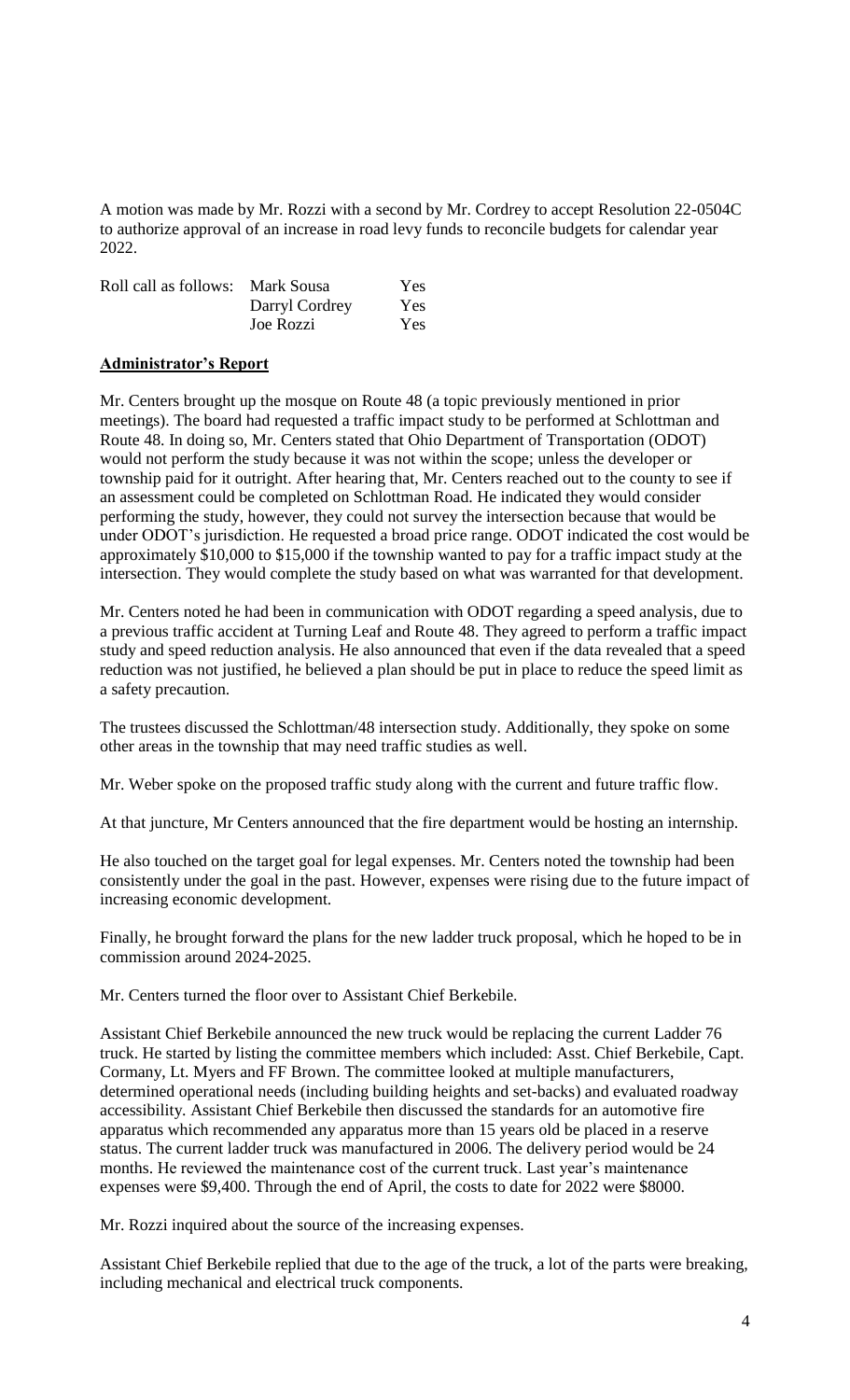He went on to say that the costs through the end of April 2022 were only reflective of actual maintenances and repairs. They were currently evaluating additional identified repairs. Asst. Chief Berkebile continued to state the urgent needs for a new truck, describing the necessity for a longer ladder (due to increasing building heights and building setbacks). He also described the need for safer operational needs allowing for increased ventilation.

At that juncture, he turned the floor over to Fire Chief, Jason Jewett, to review the financials regarding the new truck.

Chief Jewett stated the estimated cost for the vehicle would be \$1.3 million. An increase of 7 to 10% would be added every six months, due to the current market trends. He reviewed 5, 10 and 15- year financing options, which consisted of varying interest rates based on the length and amount financed. The terms varied based on the manufacturer and payments would start upon delivery.

Mr. Rozzi asked about the plans for the current ladder truck.

The chief indicated they had two options. They could either sell it or keep it as a reserve piece of apparatus. Due to significant maintenance put into the automobile and ample parking space, he suggested to keep the truck as a reserve.

Mr. Cordrey questioned if the current truck was already paid in full and if a baseline budget was known.

Mr. Centers replied that the truck was paid in full and the budget details were still being established.

Mr. Cordrey went on to say he would be interested in seeing the projections on the budget.

Mr. Centers reminded him that no discussion nor decision had to be made that evening, but they just wanted to present the information to them.

Mr. Rozzi voiced his appreciation for the information brought forward.

Mr. Sousa asked what the sale cost would be if they decided to sell the vehicle due to the maintenance upkeep of the current truck.

Chief Jewett responded the sale price would be approximately \$125,000 to \$150,000.

## **Trustee Comments**

Mr. Cordrey made a reminder about the Picnic in the Park on Saturday, the  $7<sup>th</sup>$ . He also spoke about the newly installed pickle ball courts situated at Testerman Park, encouraging the residents to visit.

Mr. Sousa commended Ms. Earley in her tremendous hard work and organization of the Earth Day Clean-up at Mounts Park. He expressed gratitude to volunteers from the Warren County Career Center. A few truck beds were filled by debris collected from the park. Volunteers also gathered at Testerman Park to clean up the shelters.

Mr. Rozzi did not have much to add, but wanted to make one final reminder about the Picnic in the Park.

Mr. Rozzi made a motion to enter into executive session in reference to O.R.C. 121.22 (G) (1) to consider the employment or compensation of a public employee and (G) (8) to consider confidential information to the marketing plans, specific business strategy, or personal financial statements of an application for economic development assistance at 7:15 p.m.